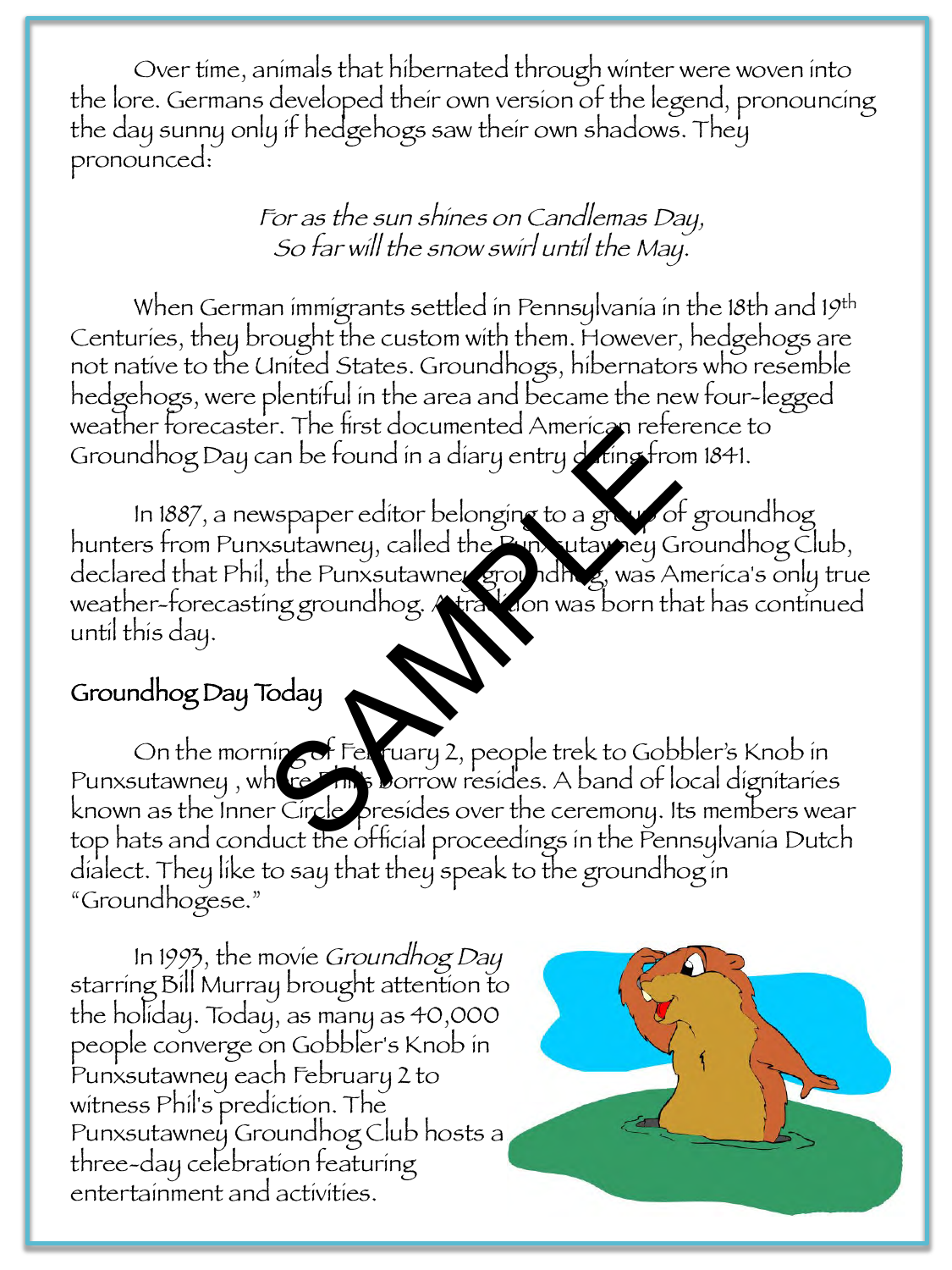Name\_\_\_\_\_\_\_\_\_\_\_\_\_\_\_\_\_\_\_\_\_\_\_\_\_\_\_\_\_\_\_\_ 

## Groundhog Day True or False?

- 1.  $\sim$  \_\_\_\_\_ It the groundhog sees his shadow, there will be six more weeks of winter.
- 2. <sub>\_\_\_\_\_\_</sub> The tradition of Groundhog Day can be traced back to Europe.
- 3.  $\sim$  \_\_\_\_\_ Irish immigrants brought the tradition with them to America.
- 4.  $\sim$   $\sim$  At one time, Groundhog Day was a religious festival.
- 5. \_\_\_\_\_\_ Songs were written to commemorate the holiday, then called Candlemas. International School of the traditional School of the traditional School of the School of the School of the Boliver Department of the Holiver Department of the Holiver Department of the Holiver Department of the March of t
- 6. \_\_\_\_\_\_ The animal used in Europe was the hedgehog.
- 7. \_\_\_\_\_\_ Groundhog Day was first celebrated in America in New York.

 $\mathcal{S}_{\mathcal{S}}$ 

- 8. \_\_\_\_\_\_ Punxsutawney Phil lives at Gobbler's Knob.
- 9.  $\sim$  \_\_\_\_\_ Up to 20,000 people go to see Phil on Groundhog Day each year.
- 10. \_\_\_\_\_\_ Phil's predictions are correct| most of the time.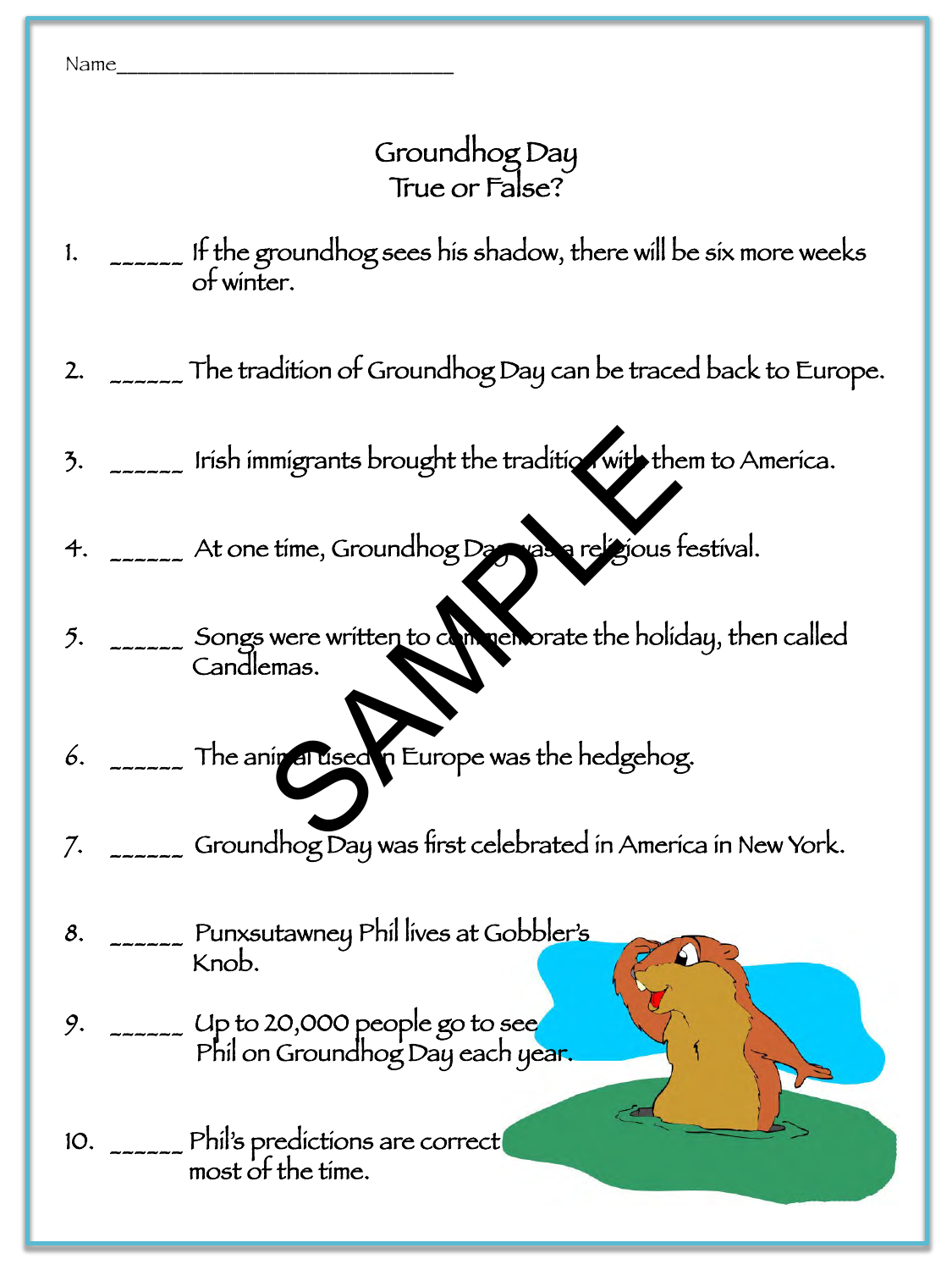

## Groundhog Day Longer Winter or Early Spring? Planning Sheet

Some of us love winter; others prefer spring. Would you like Phil to see his shadow and have a longer winter? Or would you prefer he not see his shadow and have spring arrive a little earlier? Use the space below to collect your thoughts. Then write Phil a letter on the next page.